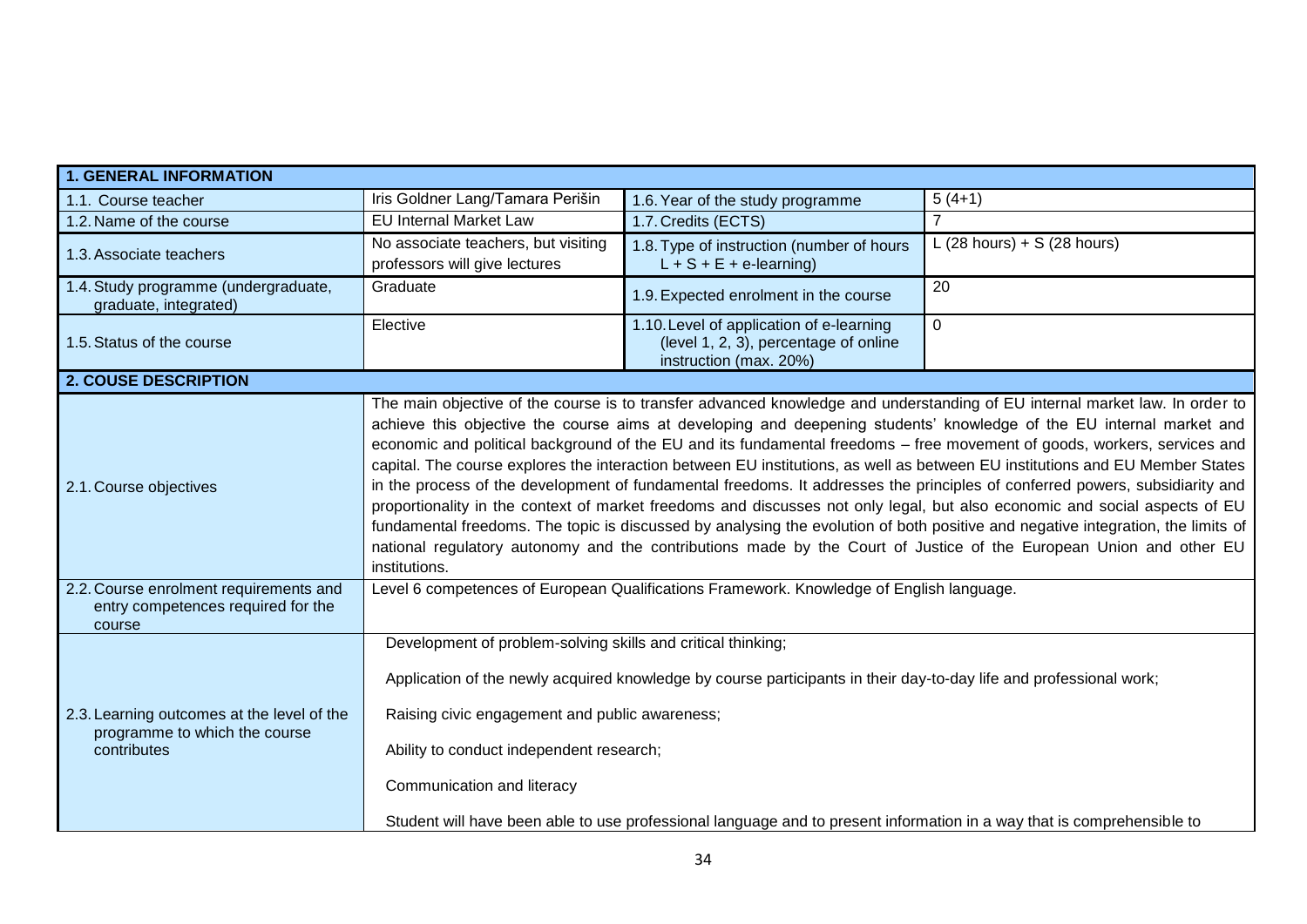|                                                                                 | others, to read and discuss legal materials written in technical and complex language, and to write a student essay and be<br>able to present it in appropriate way.                                                                                                                                                                   |  |  |
|---------------------------------------------------------------------------------|----------------------------------------------------------------------------------------------------------------------------------------------------------------------------------------------------------------------------------------------------------------------------------------------------------------------------------------|--|--|
|                                                                                 | Exchange of ideas and experiences among course participants;                                                                                                                                                                                                                                                                           |  |  |
|                                                                                 | Professional literacy;                                                                                                                                                                                                                                                                                                                 |  |  |
|                                                                                 | Other general learning outcomes                                                                                                                                                                                                                                                                                                        |  |  |
|                                                                                 | Student will have ability to use internet, including e-mail, to work in a group and to contribute to achievement of group goals                                                                                                                                                                                                        |  |  |
|                                                                                 | To develop and deepen the knowledge of the functioning of the EU internal market and the economic and political<br>(1)<br>background of the EU and its fundamental freedoms;                                                                                                                                                           |  |  |
| 2.4. Learning outcomes expected at the<br>level of the course (4 to 10 learning | To develop and deepen the knowledge of fundamental freedoms – free movement of goods, workers, services and<br>(2)<br>capital;                                                                                                                                                                                                         |  |  |
|                                                                                 | To learn and understand the interaction between EU institutions (Court of Justice of the European Union, European<br>(3)<br>Commission, Council, European Parliament) and the EU institutions and EU Member States in the process of the<br>development of fundamental freedoms;                                                       |  |  |
|                                                                                 | To learn and understand the scope and effect of the law of the free movement of goods - the mechanism of free<br>(4)<br>movement of goods through positive and negative integration, the limits of national regulatory autonomy and the<br>contributions made by the Court of Justice of the European Union and other EU institutions; |  |  |
| outcomes)                                                                       | To learn and understand the principles of conferred powers, subsidiarity, proportionality;<br>(5)                                                                                                                                                                                                                                      |  |  |
|                                                                                 | To learn and understand the economic and social aspects of free movement of workers, the prohibition of discriminatory<br>(6)<br>and non-discriminatory restrictions and the exceptions;                                                                                                                                               |  |  |
|                                                                                 | To learn and discuss the rights of family members of EU nationals;<br>(7)<br>To learn and understand the concept of EU citizenship;<br>(8)                                                                                                                                                                                             |  |  |
|                                                                                 | To understand and differentiate the criteria for the application of the provisions on free movement of services and freedom<br>(9)<br>of establishment and the criteria for assessing when national measures can be used;                                                                                                              |  |  |
|                                                                                 | (10) To understand how the Court of Justice of the European Union has developed the rights of individuals and companies to<br>carry on business across national frontiers.                                                                                                                                                             |  |  |
|                                                                                 | Unit 1: Political and economic foundations of the EU                                                                                                                                                                                                                                                                                   |  |  |
|                                                                                 |                                                                                                                                                                                                                                                                                                                                        |  |  |
| 2.5. Course content broken down in detail                                       | Learning objectives: to understand the economic and political background of EU internal market rules; to understand the<br>concept of four fundamental market freedoms – free movement of goods, persons, services and capital.                                                                                                        |  |  |
| by weekly class schedule (syllabus)                                             | Unit 2: Free movement of goods I                                                                                                                                                                                                                                                                                                       |  |  |
|                                                                                 | Learning objectives: to understand concepts "quantitative restrictions", "measures having equivalent effect", "distinctly                                                                                                                                                                                                              |  |  |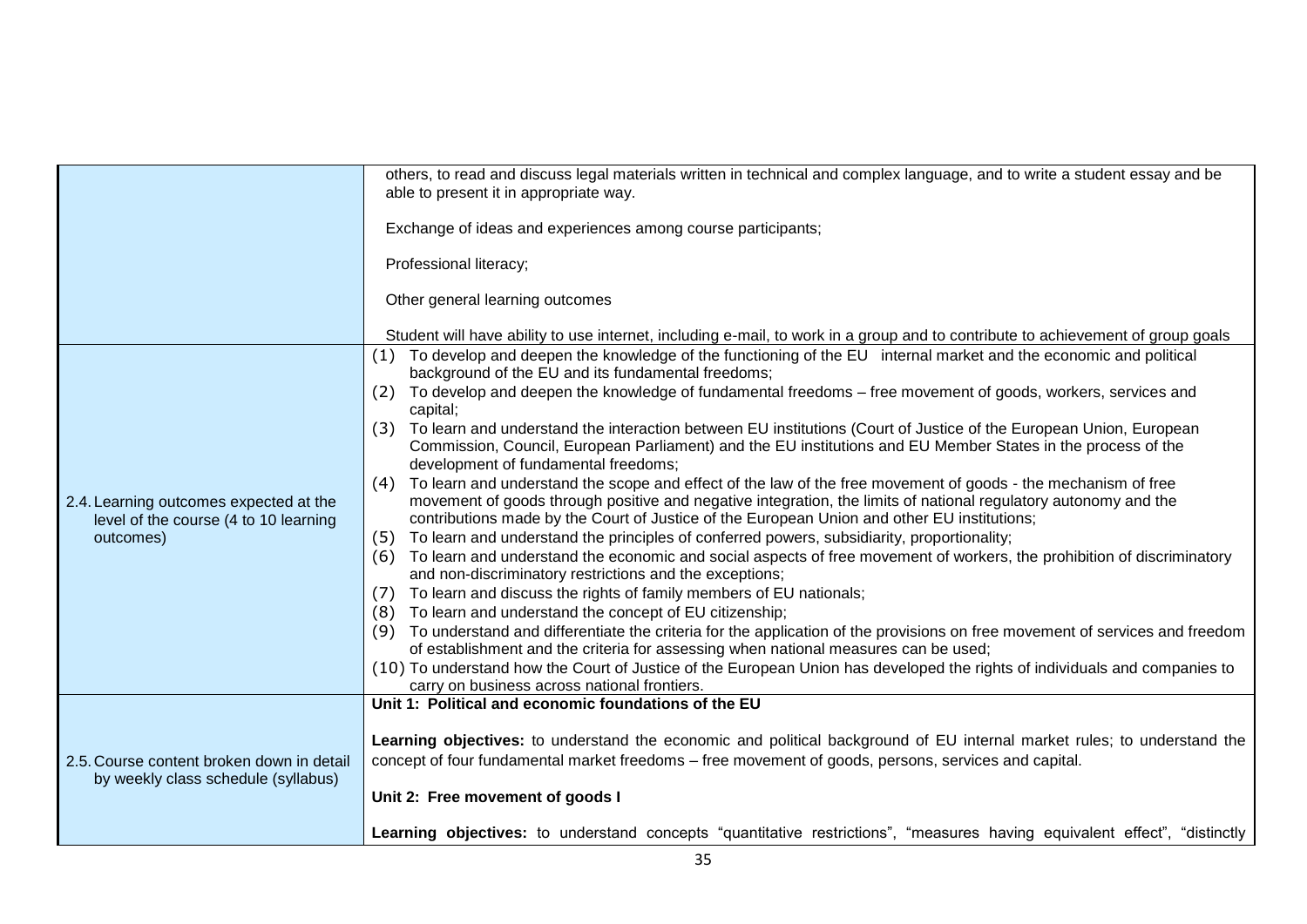applicable measures" and "indistinctly applicable measures", and develop the skill of differentiating such measures in practice; to understand the relationship between Articles 34 and 36 TFEU on the one hand, and Article 114 TFEU on the other hand; to understand the reasons and circumstances which led to the development of the judicial doctrine of "mutual recognition as well as its consequences for the process of European integration; to understand the limits of national regulatory autonomy. **Unit 3: Free movement of goods II Learning objectives:** to understand the system of justifying measures caught by Article 34 TFEU – legitimate aims of consumer protection, environmental protection, fundamental rights, etc; to understand types of proportionality assessment and develop the skill of applying it in practice. **Unit 4: Positive integration in the EU – competences, subsidiarity, proportionality Learning objectives:** to understand the competences of the EU in regulating the internal market; to understand the principles of conferred powers, subsidiarity and proportionality; to understand the importance and ways of selecting the appropriate Treaty basis for EC legislation. **Unit 5: Free movement of workers I Learning objectives:** to understand the economic and social aspects of free movement of workers in the context of the EU internal market; to understand direct effect of Article 45 TFEU; to understand the territorial reach of Article 45 TFEU; to understand the meaning of the term "worker"; to understand the scope of freedom of movement of workers as guaranteed by the Treaty. **Unit 6: Free movement of workers II - public policy, security and health justifications and public service exception** Learning objectives: to understand the concepts "public policy", "public security" and "public health" in EU law as well as situations in which these justifications are allowed; to understand the concept of public service and the scope of its application. **Unit 7: European citizenship and family reunification Learning objectives:** to understand the concept of EU citizenship and its importance in EU law according to Treaty articles and the practice of the Court of Justice of the European Union; to understand the rights of family members of EU citizens as regulated by the case law of the Court of Justice of the European Union, Treaty articles and Directive 2004/38 on the right of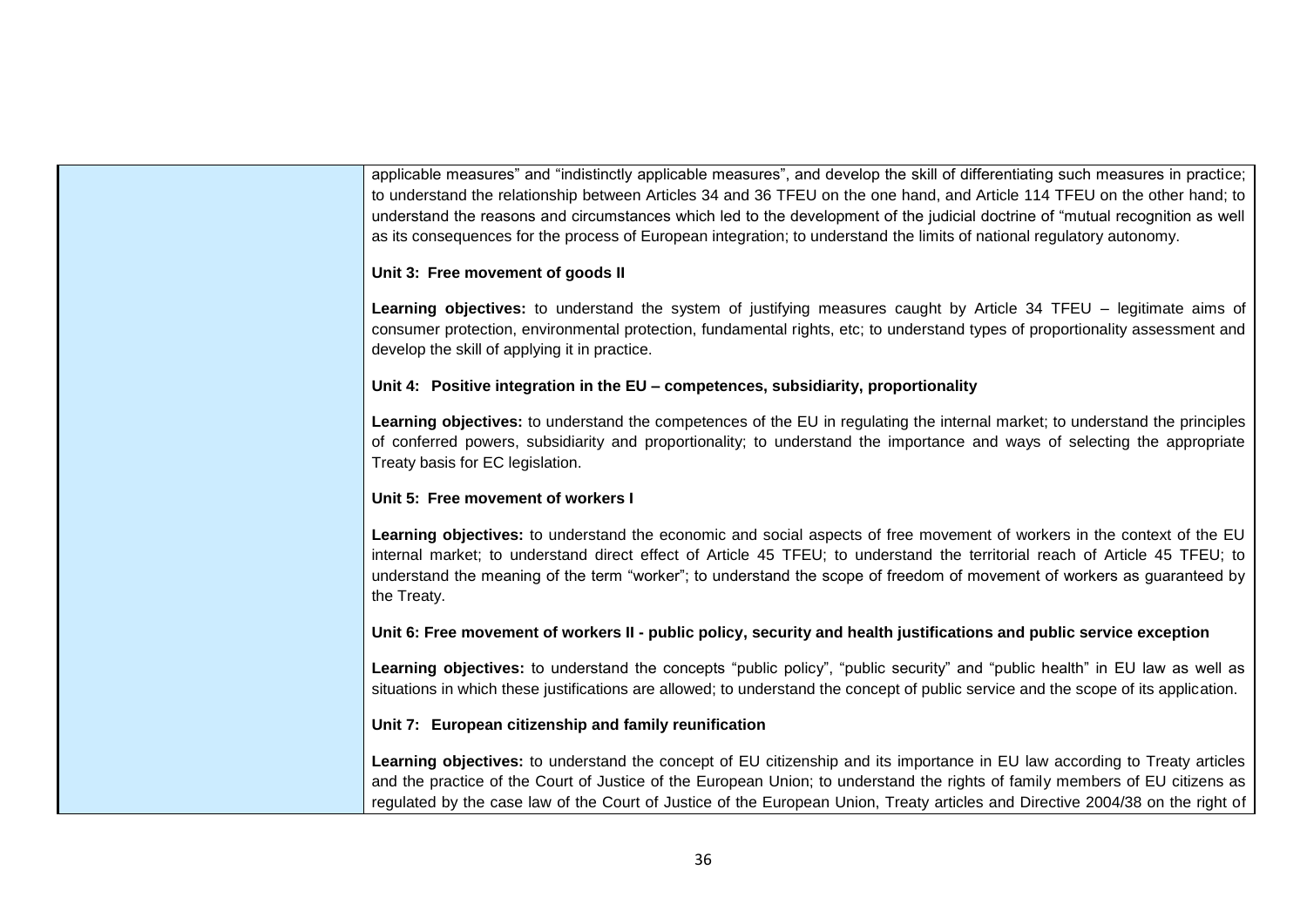|                               |                                                                                                                                                                                                                                                                                                                                                                                                                                                                                                                                                                                                       | EU citizens and their family members to freely move and reside in the territory of Member States.                             |                                                                                                                                                                                                                                                                                                                                                                                                                                                                                                                                |  |
|-------------------------------|-------------------------------------------------------------------------------------------------------------------------------------------------------------------------------------------------------------------------------------------------------------------------------------------------------------------------------------------------------------------------------------------------------------------------------------------------------------------------------------------------------------------------------------------------------------------------------------------------------|-------------------------------------------------------------------------------------------------------------------------------|--------------------------------------------------------------------------------------------------------------------------------------------------------------------------------------------------------------------------------------------------------------------------------------------------------------------------------------------------------------------------------------------------------------------------------------------------------------------------------------------------------------------------------|--|
|                               | Unit 8: Free movement of services and freedom of establishment I                                                                                                                                                                                                                                                                                                                                                                                                                                                                                                                                      |                                                                                                                               |                                                                                                                                                                                                                                                                                                                                                                                                                                                                                                                                |  |
|                               | Learning objectives: to understand and differentiate the criteria for the application of the provisions on free movement of<br>services and freedom of establishment; to understand the concept of proportionality in the context of free movement of services<br>and freedom of establishment; to understand the criteria for assessing whether national measures can be used; to<br>understand the phrase "a measure that hinders or makes less attractive"; to understand the balancing done by the Court of<br>Justice of the European Union between fundamental freedoms and fundamental rights. |                                                                                                                               |                                                                                                                                                                                                                                                                                                                                                                                                                                                                                                                                |  |
|                               | Units 9: Free movement of services and freedom of establishment II                                                                                                                                                                                                                                                                                                                                                                                                                                                                                                                                    |                                                                                                                               |                                                                                                                                                                                                                                                                                                                                                                                                                                                                                                                                |  |
|                               | Learning objectives: to understand whether Treaty provisions on establishment and services have horizontal direct effect; to<br>understand the functioning of the establishment of companies.                                                                                                                                                                                                                                                                                                                                                                                                         |                                                                                                                               |                                                                                                                                                                                                                                                                                                                                                                                                                                                                                                                                |  |
|                               | Unit 10: National tax rules as obstacles to free movement of persons and services<br>Free movement of capital - golden shares                                                                                                                                                                                                                                                                                                                                                                                                                                                                         |                                                                                                                               |                                                                                                                                                                                                                                                                                                                                                                                                                                                                                                                                |  |
|                               |                                                                                                                                                                                                                                                                                                                                                                                                                                                                                                                                                                                                       |                                                                                                                               | Learning objectives: to understanding that tax rules can present obstacles to market freedoms; to understand the<br>justifications for these obstacles; to identify the consequences of internal market rules for national fiscal systems; to understand<br>that privileged shares owned by a MS in a privatised company, limitations on shareholders voting powers and similar measures<br>can restrict or make less attractive the movement of capital; to understand the narrow possibilities for justifying such measures. |  |
|                               | $\boxtimes$ lectures<br>$\boxtimes$ seminars and                                                                                                                                                                                                                                                                                                                                                                                                                                                                                                                                                      |                                                                                                                               | 2.7. Comments:                                                                                                                                                                                                                                                                                                                                                                                                                                                                                                                 |  |
| 2.6. Format of instruction:   | workshops<br>$\Box$ exercises<br>$\Box$ on line in entirety<br>$\boxtimes$ partial e-learning<br>$\Box$ field work                                                                                                                                                                                                                                                                                                                                                                                                                                                                                    | $\boxtimes$ independent assignments<br>multimedia and the internet<br>$\Box$ laboratory<br>$\Box$ work with mentor<br>(other) | E-learning includes access to teaching materials and<br>student assign-ments requiring on-line research of<br>sources.                                                                                                                                                                                                                                                                                                                                                                                                         |  |
| 2.8. Student responsibilities | hypothetical cases in class.                                                                                                                                                                                                                                                                                                                                                                                                                                                                                                                                                                          | 1. Preparation for each class by reading the course material provided in advance at the course website.                       | 2. Attendance in class (18 hours of lectures and 18 hours of seminars) and participation in class discussion, solving of                                                                                                                                                                                                                                                                                                                                                                                                       |  |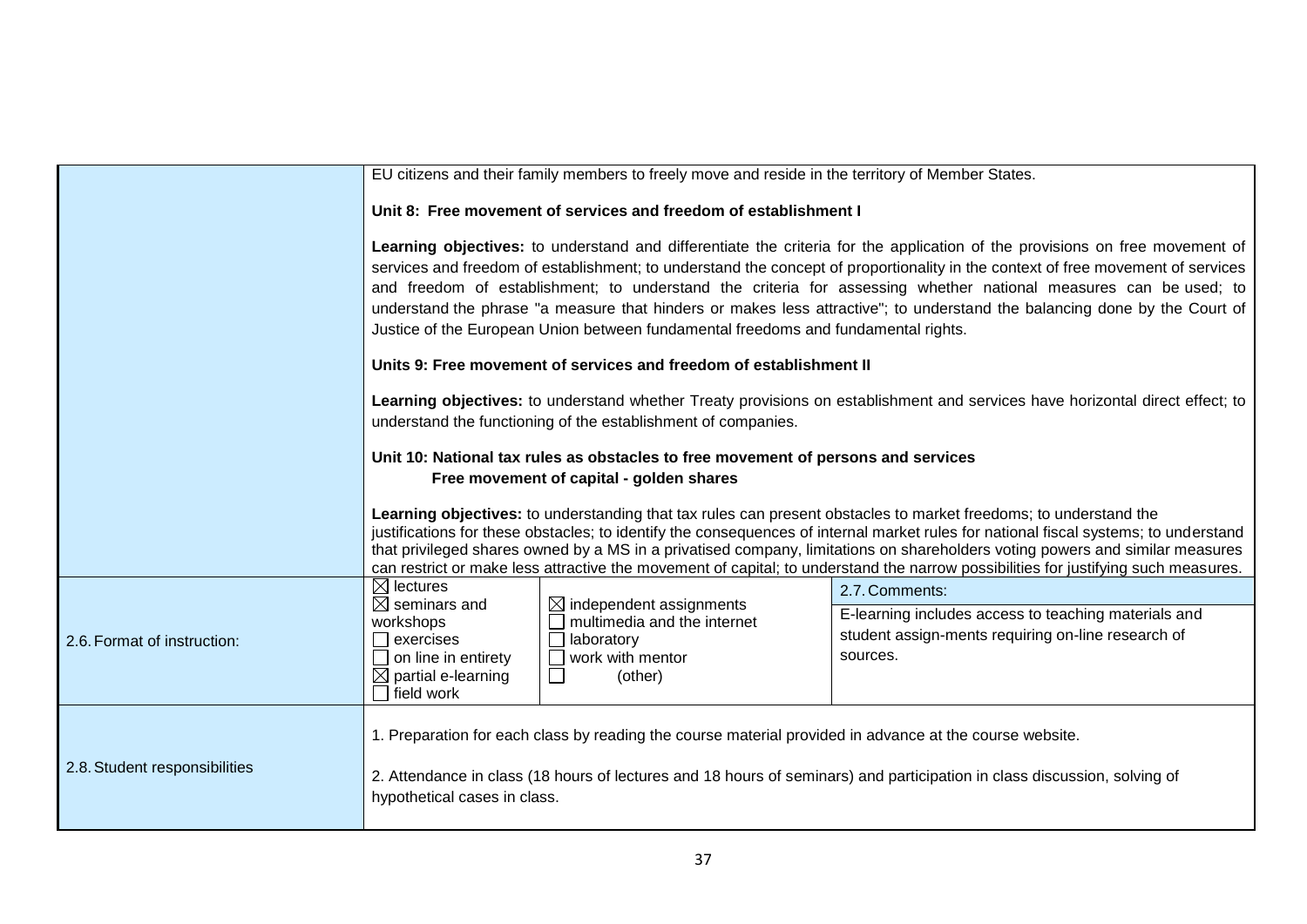|                                                                                                                                                                                   | 3. Anonymous, two-hour, written exam-entailing problem solving of hypothetical cases and essay type questions.                                                                                                                                                                                                                                                                                                                                                                                        |                |                                                                                                                                  |                                              |                              |                                |
|-----------------------------------------------------------------------------------------------------------------------------------------------------------------------------------|-------------------------------------------------------------------------------------------------------------------------------------------------------------------------------------------------------------------------------------------------------------------------------------------------------------------------------------------------------------------------------------------------------------------------------------------------------------------------------------------------------|----------------|----------------------------------------------------------------------------------------------------------------------------------|----------------------------------------------|------------------------------|--------------------------------|
| 2.9. Screening student work (name the<br>proportion of ECTS credits for each<br>activity so that the total number of<br>ECTS credits is equal to the ECTS<br>value of the course) | <b>Class</b><br>attendance                                                                                                                                                                                                                                                                                                                                                                                                                                                                            | $\overline{2}$ | Research                                                                                                                         |                                              | Practical training           |                                |
|                                                                                                                                                                                   | Experimental<br>work                                                                                                                                                                                                                                                                                                                                                                                                                                                                                  |                | Report                                                                                                                           |                                              | (other)                      |                                |
|                                                                                                                                                                                   | Essay                                                                                                                                                                                                                                                                                                                                                                                                                                                                                                 |                | Seminar essay                                                                                                                    |                                              | (other)                      |                                |
|                                                                                                                                                                                   | <b>Tests</b>                                                                                                                                                                                                                                                                                                                                                                                                                                                                                          |                | Oral exam                                                                                                                        |                                              | (other)                      |                                |
|                                                                                                                                                                                   | Written exam                                                                                                                                                                                                                                                                                                                                                                                                                                                                                          | 5              | Project                                                                                                                          |                                              | (other)                      |                                |
| 2.10. Grading and evaluating student<br>work in class and at the final exam                                                                                                       | Class attendance is a necessary condition for taking the course exam.<br>The exam is taken after the classes have finished. It is a written exam containing 4 questions - 2 essay-type questions and 2<br>hypothetical cases, each covering different course units and examining different learning outcomes. A student has to answer<br>two questions. The grade is based on the quality of the provided answers.<br>Exams are anonymous. Each exam is examined by 2 examiners i.e. course teachers. |                |                                                                                                                                  |                                              |                              |                                |
| 2.11. Required literature (available in the<br>library and via other media)                                                                                                       | <b>Title</b>                                                                                                                                                                                                                                                                                                                                                                                                                                                                                          |                |                                                                                                                                  | <b>Number of</b><br>copies in the<br>library | Availability via other media |                                |
|                                                                                                                                                                                   | C. Barnard, The Substantive Law of the EU, OUP, Oxford, 2016.                                                                                                                                                                                                                                                                                                                                                                                                                                         |                |                                                                                                                                  | 0                                            | Internet                     |                                |
|                                                                                                                                                                                   | I. Goldner Lang, From Association to Accession: How Free is the<br>Free Movement of Persons, Eleven International Publishing, 2011.                                                                                                                                                                                                                                                                                                                                                                   |                |                                                                                                                                  | 0                                            | Internet                     |                                |
|                                                                                                                                                                                   | T. Perišin, Free Movement of Goods and Limits of Regulatory<br>$\mathbf 0$<br>Autonomy in the EU and WTO, T.M.C. Asser Press, The Hague,<br>2008                                                                                                                                                                                                                                                                                                                                                      |                |                                                                                                                                  |                                              |                              |                                |
|                                                                                                                                                                                   |                                                                                                                                                                                                                                                                                                                                                                                                                                                                                                       |                |                                                                                                                                  |                                              |                              | Internet                       |
|                                                                                                                                                                                   | directives, regulations, cases etc.).                                                                                                                                                                                                                                                                                                                                                                                                                                                                 |                | Selected primary and secondary sources of EU law (Treaties,                                                                      |                                              | 0                            | - Course website;<br>- Eurlex. |
| 2.12. Optional literature (at the time of<br>submission of study programme<br>proposal)                                                                                           |                                                                                                                                                                                                                                                                                                                                                                                                                                                                                                       |                | P. Craig and G. de Burca, EU Law, OUP, Oxford, 2015.<br>Wyatt and Dashwood's European Union Law, Sweet and Maxwell, London, 2011 |                                              |                              |                                |